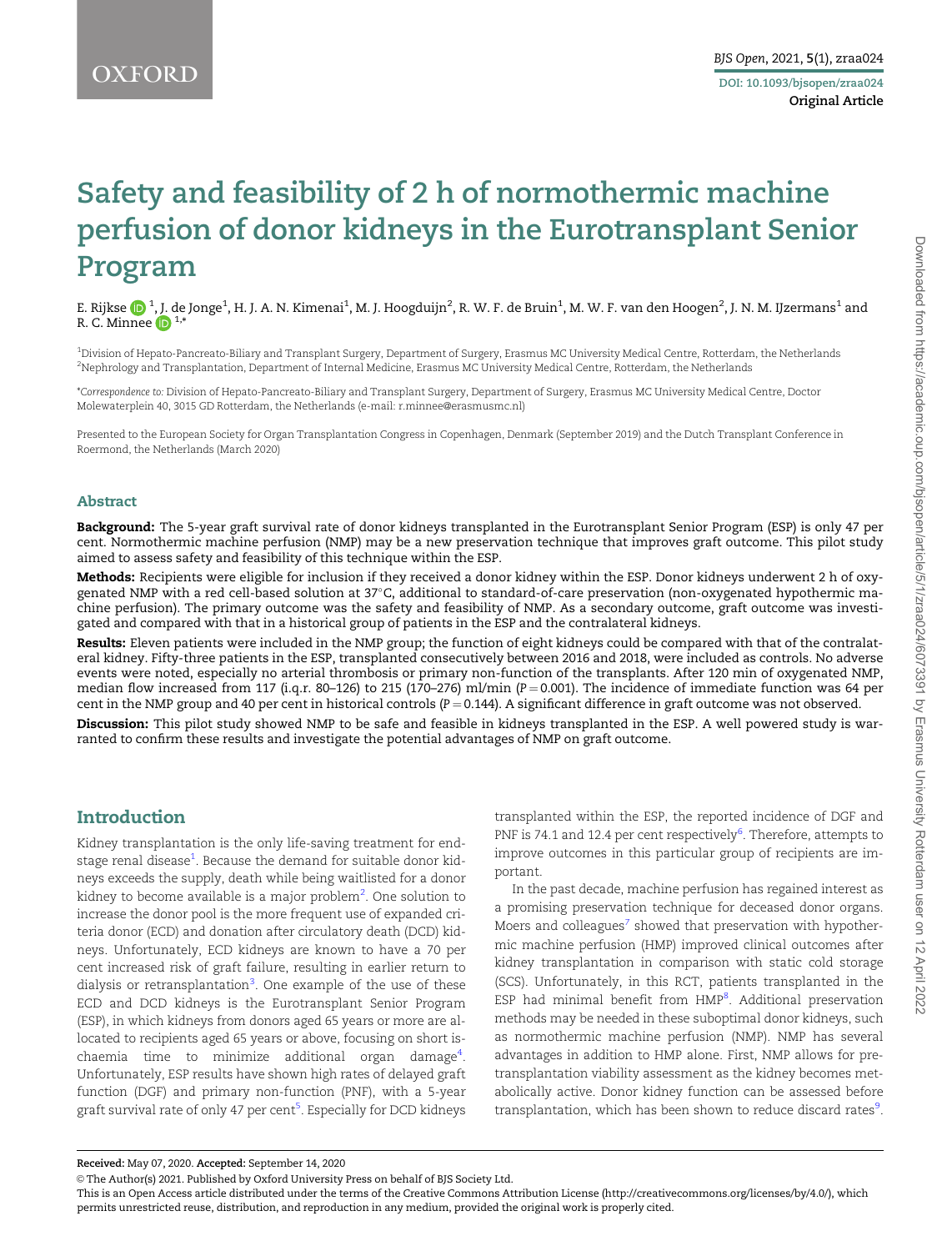<span id="page-1-0"></span>Second, in contrast to HMP, NMP can improve kidney function through active repair and reconditioning. NMP itself may improve kidney function as previous clinical studies showed a decreased incidence of DGF compared with that in donor kidneys not receiving  $NMP^{10,11}$  $NMP^{10,11}$  $NMP^{10,11}$  $NMP^{10,11}$  $NMP^{10,11}$ . In addition, NMP can provide a platform for kidneytailored organ repair by adding therapies 'on the pump', such as mesenchymal stem cells $12,13$  $12,13$  $12,13$ . This may be of special interest in suboptimal donor kidneys, such as those transplanted within the ESP population. Third, NMP could extend preservation time without prolonging ischaemia time. This could be beneficial for several reasons, such as more time to find an appropriate match and preparation of the operative procedure. When there are several kidney offers at the same time, NMP can delay transplantation safely without compromising the quality of the graft because of prolonged cold ischaemia time.

Although NMP is theoretically attractive, its application in deceased donor kidney transplantation is largely unknown, as only a few centres have published on this technique in a clinical kid-ney transplantation setting<sup>[10](#page-6-0),[11](#page-6-0),[14](#page-6-0),[15](#page-6-0)</sup>. NMP is more complex, expensive, and sensitive to technical problems such as inhomogeneous perfusion, perfusate toxicity, and perfusionrelated organ damage. Moreover, in contrast to HMP, failure of NMP leads to detrimental extra warm ischaemia time. Therefore, the aim of this study was to investigate the safety and feasibility of implementing 2 h of NMP in the ESP.

## **Methods**

This prospective, single-centre pilot study aimed to include 10 ESP recipients of a technically successful NMP procedure. Between 1 January 2018 and 1 December 2018, all waitlisted patients aged 65 years or above were asked to participate. Patients were excluded if they received a dual kidney transplant. Multiple renal arteries in the donor organ were not a contraindication for inclusion as arterial reconstruction could be performed safely before the NMP procedure. All kidneys were allocated according to the regular Eurotransplant rules based on bloodtype compatibility and waiting time. All donor kidneys included in the study were suitable for transplantation based on standard criteria before the start of NMP. Both donation after brain death (DBD) and DCD kidneys were included. The study was performed in Erasmus Medical Centre, Rotterdam, the Netherlands, and approved by the local medical ethics committee (POSEIDON study, MEC 2017-503). All recipients provided informed consent to participate in the study.

#### Kidney procurement

The donor procedure was carried out in the donor hospital, according to the standard Eurotransplant retrieval procedure. For DCD donors, a 5-min period of 'no touch' after asystole was maintained, according to Dutch law. Thereafter, the donor was transported immediately to the operating room. The super-rapid recovery technique was used to perform aortic flush with at least 5 litres of ice-cold (0–4°C) Belzer University of Wisconsin (UW®) Cold Storage Solution (Bridge to Life, London, UK) to which 25 000 or 50 000 units heparin were added, depending on kidney-only or multiple organ procurement. After procurement, the donor kidney was stored and transported on pulsatile, non-oxygenated HMP using the LifePort®Kidney Transporter (Organ Recovery Systems, Itasca, IL, USA) or Kidney Assist Transport® (Organ Assist, Groningen, the Netherlands), as this is standard of care in the Netherlands. In other Eurotransplant countries, kidneys are still preserved on SCS.

#### Table 1 Composition of perfusate used for normothermic machine perfusion

| Content                                                               | <b>Final concentration</b> |
|-----------------------------------------------------------------------|----------------------------|
| Compatible cross-matched blood (ml)                                   | 250                        |
| Sterofundin <sup>®</sup> solution (ml) <sup>*</sup>                   | 500-1000                   |
| Mannitol 15% (ml)                                                     | $10 - 20$                  |
| Dexamethasone 4 mg (ml)                                               | 2                          |
| Sodium bicarbonate 8.4% (ml)                                          | $10 - 40$                  |
| Heparin 1000 units/ml (ml)                                            | $2 - 4$                    |
| Augmentin $1.2 g$ (ml)                                                | 10                         |
| Prostacyclin 0.5 mg (ml/h)                                            | 4                          |
| Glucose 5% (ml/h)                                                     |                            |
| Nutriflex <sup>®</sup> infusion <sup>*</sup> with the following added | 20                         |
| Insulin (units)                                                       | 100                        |
|                                                                       | 25                         |
| Multivitamins (ml)                                                    | 5                          |
| Sodium bicarbonate 8.4% (ml)                                          |                            |

\*B. Braun, Melsungen, Germany.

## Normothermic machine perfusion and transplantation procedure

Upon arrival of the donor kidney at Erasmus Medical Centre, the kidney was disconnected from the HMP device under sterile conditions. Thereafter, acceptability for transplantation was assessed. The Kidney Assist (Organ Assist, Groningen, the Netherlands) used for NMP provides pressure-controlled perfusion with a rotary pump. Perfusion was performed with an oxygenated, plasma-free, red cell-based solution, based largely on the perfusate, as described by Hosgood et al. $14$ . The composition of the perfusate is detailed in Table 1. After preparation of the Kidney Assist, the renal artery was cannulated with a sterile 3 mm PVC funnel (Teleflex, Athlone, Ireland). The kidney was then connected to the Kidney Assist.

Oxygenated NMP was started at 37°C with 100 per cent oxygen at a pressure of 60 mmHg, which was increased manually if deemed necessary based on the colour of the kidney. Urine produced during NMP was recirculated to keep the volume constant, as this has been shown to maintain a more physiological perfus-ate composition and improved flow during NMP<sup>[16](#page-6-0)</sup>. Perfusion parameters during NMP such as flow, intrarenal resistance, and pressure were registered continuously. After 2 h of NMP, the donor kidney was stored on SCS as briefly as possible until the operating team was ready to perform the kidney transplantation. Upon transplantation, the donor kidney was routinely implanted in the iliac fossa and connected to the external iliac artery and vein. The anastomosis between donor ureter and recipient bladder was an extravesical anastomosis with the use of an external splint. Immunosuppression of the recipients consisted of triple therapy with prednisolone, tacrolimus, mycophenolate mofetil and basiliximab as induction therapy. In the case of multiple arteries and renal artery reconstruction, patients received 12 000 units heparin per 24 h for 5 days, as standard of care in the kidney transplant programme.

#### Primary and secondary outcomes

The primary outcome of the study was the safety and feasibility of NMP. Any adverse events in the postoperative period or problems during NMP were recorded. Special attention was given to technical issues such as machine failure and inability to perform NMP or decannulation. Unfavourable short-term transplant outcomes, such as PNF, early rejection, graft infection and graft thrombosis, were also noted. Logistical issues were noted, paying particular attention to the duration of cold ischaemia time. The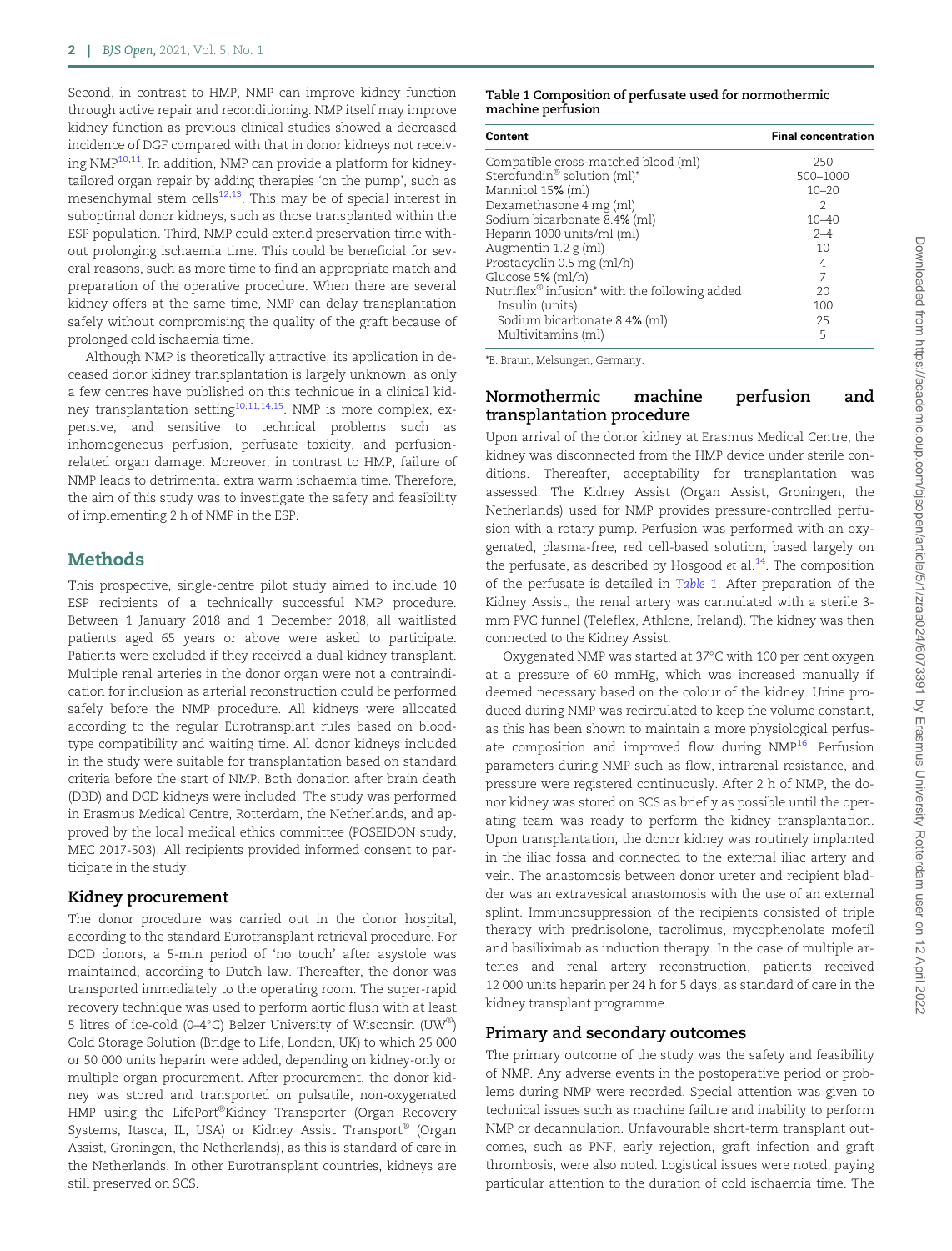<span id="page-2-0"></span>

| Table 2 Baseline characteristics of patients receiving a normothermic machine perfused kidney and historical controls |  |  |
|-----------------------------------------------------------------------------------------------------------------------|--|--|
|                                                                                                                       |  |  |
|                                                                                                                       |  |  |

|                               | NMP group $(n=11)$  | Historical control group $(n=53)$ | $P^{\dagger}$        |
|-------------------------------|---------------------|-----------------------------------|----------------------|
| Recipient characteristics     |                     |                                   |                      |
| Age (years) <sup>*</sup>      | 71 (67-74)          | 70 (69-75)                        | 0.580 <sup>‡</sup>   |
| Male sex                      | 9(82)               | 28(53)                            | 0.076                |
| BMI $(mg/kg2)$ <sup>*</sup>   | 26.7 (24.7-31.0)    | 27.4 (24.9-30.8)                  | $0.873*$             |
| Diabetes                      | 2(18)               | 22(42)                            | 0.146                |
| Dialysis treatment            |                     |                                   | 0.280                |
| None                          | 3(27)               | 6(11)                             |                      |
| Haemodialysis                 | 5(45)               | 36(68)                            |                      |
| Peritoneal dialysis           | 3(27)               | 11(21)                            |                      |
| Time on dialysis (months)*    | $22.5(14.3 - 45.3)$ | 22.1 (14.4-32.5)                  | 0.699 <sup>‡</sup>   |
| HLA mismatch                  | $4(3-5)$            | $5(4-5)$                          | 0.229 <sup>‡</sup>   |
| Current PRA <sup>*</sup>      | $0(0-4)$            | $0(0-0)$                          | 0.207 <sup>‡</sup>   |
| Smoking                       |                     |                                   | 0.772                |
| Never                         | 4(36)               | 24(45)                            |                      |
| Current                       | 2(18)               | 6(11)                             |                      |
| Previous                      | 5(45)               | 23(43)                            |                      |
| Ischaemic heart disease       | 2(18)               | 12(23)                            | 0.745                |
| Donor characteristics         |                     |                                   |                      |
| DBD donor                     | 4(36)               | 13(25)                            | 0.419                |
| Age (years) <sup>*</sup>      | 71 (66-72)          | 69 (68-73)                        | $0.872$ <sup>‡</sup> |
| Male sex                      | 7(64)               | 27(51)                            | 0.443                |
| BMI $(kg/m^2)^*$              | $22.2(18.1 - 26.1)$ | 25.6 (23.6-28.2)                  | 0.043 <sup>‡</sup>   |
| First WIT (min)               | $13(0-17)$          | $13(2-15)$                        | $0.921$ <sup>‡</sup> |
| Transplant characteristics    |                     |                                   |                      |
| Second CIT (min) <sup>*</sup> | 83 (34-167)         |                                   |                      |
| Total CIT (min)               | 593 (497-746)       | 600 (480-720)                     | 0.893 <sup>‡</sup>   |
| Second WIT (min)              | 18.0 (17.0-21.0)    | 22.0 (17.5-28.5)                  | $0.095^{\ddagger}$   |
| Arterial reconstruction       | 5(45)               | 13(25)                            | 0.160                |
| Cold preservation method      |                     |                                   | 0.426                |
| <b>HMP</b>                    | 8(73)               | 44 (83)                           |                      |
| Static cold storage           | 3(27)               | 9(17)                             |                      |

Values in parentheses are percentages unless indicated otherwise: \*values are median (i.q.r.). NMP, normothermic machine perfusion; HLA, human leucocyte antigen; PRA, panel-reactive antibodies; DBD, donation after brain death; WIT, warm ischaemia time; CIT, cold ischaemia time; HMP, hypothermic machine perfusion.  $^{\dagger}\chi^2$  or Fisher's exact test, except  $^{\ddagger}$ Mann–Whitney U test.

NMP procedure should not prolong cold ischaemia time, as this impacts graft outcome.

Secondary outcomes were graft outcomes, defined as the incidence of immediate kidney function (no DGF/PNF), biopsy-proven acute rejection (BPAR) within 3 months, post-transplantation estimated glomerular filtration rate (eGFR), and graft and patient survival. eGFR was calculated using the Chronic Kidney Disease Epidemiology Collaboration (CKD-EPI) formula. For graft survival, both death-censored and uncensored graft survival were investigated. DGF was defined as the need for dialysis treatment in the first week after transplantation. PNF was defined as a never functioning graft and was diagnosed retrospectively 3 months after transplantation. Graft outcome was investigated and compared with that in two control groups. The first control group was a historical cohort of consecutive patients in the ESP transplanted without the use of NMP between 1 January 2016 and 31 December 2018. In this control group, cold preservation of the kidney was usually performed with HMP, and for incidental cases with SCS. To reduce bias by confounding, a second control group was formed consisting of the contralateral kidney of each included donor kidney, if that kidney was also transplanted.

#### Statistical analysis

For baseline characteristics, continuous variables were presented as median (i.q.r.) values, and comparisons were done using the Mann–Whitney U test. Categorical variables were presented as numbers and percentages, and compared with the  $\chi^2$  or Fisher's exact test, based on expected and observed counts. For

comparisons made with the contralateral kidney and for correlated measurements, the Wilcoxon signed rank test was used for continuous data and the McNemar test for categorical data. For the outcome eGFR, if graft failure had taken place, an eGFR of 10 ml/min was imputed. If a patient died with a functioning graft, the last observation of eGFR was carried forward. Survival analysis was performed using the Kaplan-Meier method and curves were compared with the log-rank test. Two-sided  $P < 0.050$  was considered statistically significant. All analyses were performed using GraphPad Prism® version 5.0 (GraphPad, San Diego, CA, USA) and IBM SPSS® Statistics version 25 (IBM, Armonk, NY, USA).

## Results

Between 1 March 2018 and 1 December 2018, 11 deceased donor kidneys transplanted into recipients participating in the ESP received 2 h of NMP. One protocol violation took place, as one of the donors was aged 63 years and 10 months; this became apparent only once the NMP procedure had started.

Baseline characteristics are shown in Table 2. Seven of the 11 kidneys were retrieved from a DCD donor. The median age of donors and recipients was 71 (i.q.r. 66–72) and 71 (67–74) years respectively. The majority of patients (8 of 11) had received dialysis before transplantation, with a median time on dialysis of 22.5 (i.q.r. 14.3–45.3) months. Median total cold ischaemia time was 593 (i.q.r. 497–746) min, which consisted of cold ischaemia time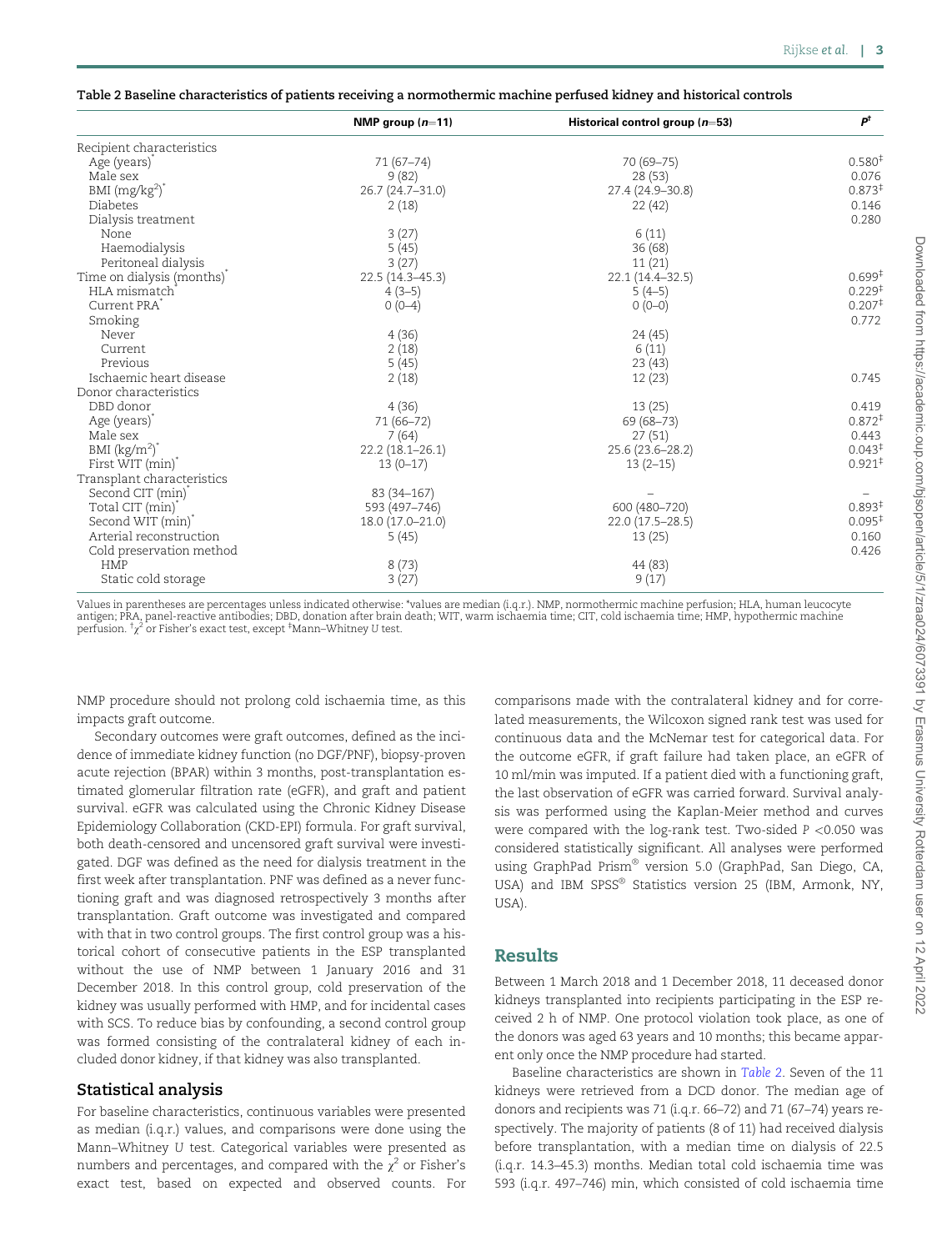

Fig. 1 Flow, intrarenal resistance and pressure during normothermic machine perfusion

a Flow, **b** intrarenal resistance and **c** pressure of the 11 donor kidneys.

until NMP plus a second short cold ischaemia time after NMP until transplantation (median 83 (34–167) min).

Five donor kidneys had multiple renal arteries necessitating arterial reconstruction before transplantation. No technical problems occurred during NMP; in particular, no complications due to decannulation, arterial flow or machine failure were noted. Despite the high incidence of vascular multiplicity, no arterial thrombosis occurred during NMP or after transplantation. There were no cases of PNF, and all kidneys were demonstrated to be functioning.

Fig. 1 shows median flow, pressure, and intrarenal resistance during NMP for the 11 recipients, and Table 3 shows differences between perfusion parameters at the start and end of NMP.

#### Table 3 Differences between perfusion parameters at start versus end of normothermic machine perfusion

|                              | <b>Start of NMP</b> | <b>End of NMP</b>                       | P*    |
|------------------------------|---------------------|-----------------------------------------|-------|
| Flow (ml/min)                |                     | 117 (80-126) 215 (170-276) 0.001        |       |
| Perfusate pH                 |                     | 7.52 (7.05-7.58) 7.62 (7.53-7.84) 0.037 |       |
| Perfusate lactate (mmol/l)   | $5.1(4.5-5.6)$      | 11.9 (10.3-13.4) 0.001                  |       |
| Perfusate glucose (mmol/l)   | $10.6(5.9-13.0)$    | 10.9 (5.8–12.8) 0.182                   |       |
| Perfusate potassium (mmol/l) | 7.6 (7.2–9.7)       | 8.8 (7.0–9.9) 0.906                     |       |
| Perfusate sodium (mmol/l)    | 145 (143-147)       | 149 (146-153)                           | 0.005 |
| Perfusate calcium (mmol/l)   |                     | 1.25 (1.16-1.29) 1.21 (1.15-1.28) 0.682 |       |

Values are median (i.q.r.). NMP, normothermic machine perfusion. \* Wilcoxon signed rank test.

Median flow was 117 (i.q.r. 80–126) ml/min at the start of NMP, increasing significantly to 215 (170–276) ml/min at the end  $(P = 0.001)$ . Median perfusate pH, lactate and sodium increased significantly, whereas glucose, potassium and calcium perfusate remained constant.

#### Secondary outcome: graft outcome

#### Normothermic machine perfusion versus Eurotransplant Senior Program cohort

To select a larger reference control group, 53 consecutive patients in the ESP were selected, who had been transplanted between 1 January 2016 and 31 December 2018. [Table 2](#page-2-0) presents baseline characteristics for this control group in comparison with the NMP group. Donor BMI was significantly lower in the NMP group than in the historical controls (median 22.2 (i.q.r. 18.1–26.1) versus 25.6 (23.6–28.2) kg/m<sup>2</sup> respectively;  $P = 0.043$ ). Other baseline characteristics were not significantly different. Despite an additional second cold ischaemia time in the NMP group, total cold ischaemia time was similar in the two groups  $(P = 0.893)$ .

Results of graft outcome in the NMP and ESP control groups are summarized in [Table 4](#page-4-0). Seven of the 11 patients (64 per cent) in the NMP group had immediate kidney function, compared with 21 of the 53 patients (40 per cent) in the historical ESP cohort  $(P = 0.144)$ . No PNF occurred in the NMP group, compared with four cases in the historical controls (0 versus 8 per cent respectively;  $P = 0.347$ ). The proportion of patients with DGF was 4 of 11 (36 per cent) in the NMP group versus 53 per cent in the historical controls ( $P = 0.320$ ). Median duration of DGF was 15.5 (i.q.r. 8.3– 98.5) days in the NMP group and 14.5 (5.5–26.8) days in the controls ( $P = 0.602$ ). One of the four patients with DGF in the NMP group was pre-emptive and developed DGF as a result of atrial fibrillation with haemodynamic instability, requiring cardiopulmonary resuscitation followed by admission to the ICU. [Fig. 2](#page-4-0) shows similar creatinine and eGFR trajectories in the first week after transplantation and at 30 days in NMP and historical control groups. Groups did not differ in patient or (death-censored) graft survival, incidence of BPAR, or proportion of patients with an eGFR above 30 ml/min after 3, 6 and 12 months ([Table 4](#page-4-0)). No differences in eGFR were observed between the groups at 3 months (P=0.510), 6 months (P=0.482) and 1 year (P=0.908) ([Fig. 3](#page-4-0)).

#### Normothermic machine perfusion versus contralateral kidneys

Eight kidneys were eligible for comparison with the contralateral kidney, as one kidney was not transplanted (unknown reasons) and the other two contralateral kidneys both underwent NMP in this study. Second warm ischaemia time was significantly shorter in the NMP group (median 19 (i.q.r. 17–22) min versus 40 (37–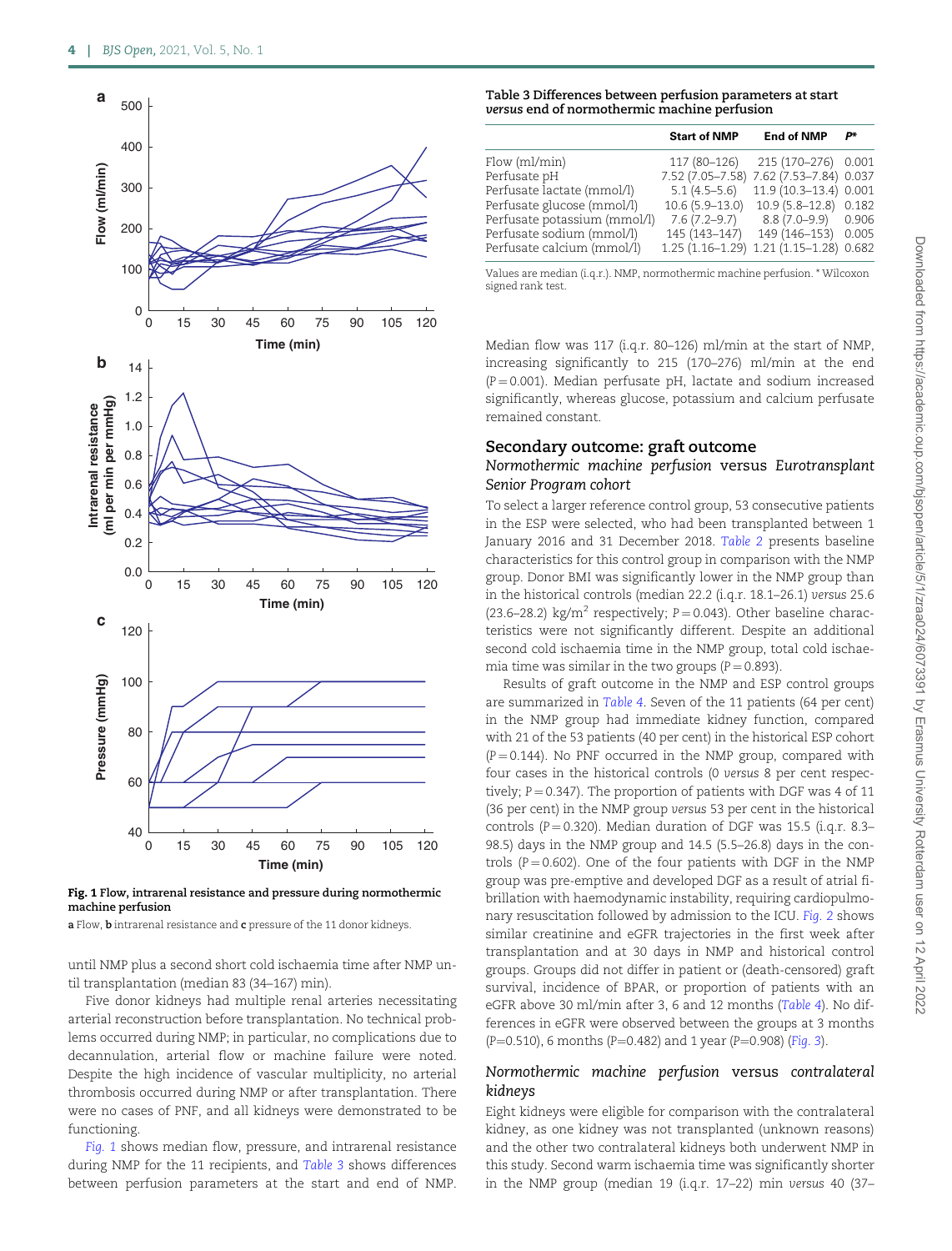<span id="page-4-0"></span>

| Table 4 Comparison of clinical outcomes in normothermic machine perfusion group and historical controls |  |  |  |
|---------------------------------------------------------------------------------------------------------|--|--|--|

|                                     | NMP group $(n=11)$ | Historical control group ( $n = 53$ ) | рt                   |
|-------------------------------------|--------------------|---------------------------------------|----------------------|
| Immediate function                  | 7(646)             | 21(40)                                | 0.144                |
| <b>PNF</b>                          | 0(0)               | 4(8)                                  | 0.347                |
| DGF                                 | 4(36)              | 28(53)                                | 0.320                |
| Duration in DGF (days) <sup>*</sup> | $15.5(8.3 - 98.5)$ | $14.5(5.5-26.8)$                      | 0.602 <sup>‡</sup>   |
| $eGFR > 30$ ml/min                  |                    |                                       |                      |
| 3 months                            | 7(64)              | 26(49)                                | 0.379                |
| 6 months                            | 6(55)              | 29(55)                                | 0.992                |
| 1 year                              | 6(55)              | 31(58)                                | 0.809                |
| <b>BPAR</b>                         | 4(36)              | 14 (26)                               | 0.504                |
| 1-year graft survival (%)           | 81                 | 85                                    | 0.575 <sup>§</sup>   |
| 1-year graft survival, DC (%)       | 91                 | 91                                    | $0.537$ <sup>§</sup> |
| 1-year patient survival (%)         | 91                 | 91                                    | 0.560 <sup>8</sup>   |

Values in parentheses are percentages unless indicated otherwise; \*values are median (i.q.r.). NMP, normothermic machine perfusion; PNF, primary non-function; DGF, delayed graft function; eGFR, estimated glomerular filtration rate; BPAR, biopsy-proven acute rejection; DC, death-censored. †x2 or Fisher's exact test, except<br>‡Mann–Whitney U test and <sup>§</sup>log rank test.



Fig. 2 Comparison of creatinine levels and estimated glomerular filtration rate after transplantation in recipients of a NMP kidney and historical controls

a Creatinine and b estimated glomerular filtration rate (eGFR). Median (i.q.r.) values are shown. eGFR, estimated glomerular filtration rate; NMP, normothermic machine perfusion.

50) min for the contralateral kidney;  $P = 0.002$ ). Total cold ischaemia time was similar (median 597 (512–795) versus 679 (574– 700) min respectively;  $P = 0.867$ ). DGF occurred in two kidney pairs in both kidneys, and in one pair only in the NMP kidney; biopsy of this kidney showed chronic damage with acute tubular



Fig. 3 Box plots for eGFR at 3, 6 and 12 months after transplantation in recipients of a NMP kidney compared to historical controls

Median values, interquartile ranges and ranges are denoted by horizontal bars, boxes and error bars respectively. eGFR, estimated glomerular filtration rate; NMP, normothermic machine perfusion.

necrosis without rejection. The 1-year death-censored graft survival rate was 100 per cent in the NMP group and 80 per cent in the contralateral kidney group ( $P = 0.206$ , log rank test). The 1year uncensored graft survival rate was 86 per cent in the NMP group and 80 per cent in the contralateral kidney group  $(P = 0.637)$ . The 1-year patient survival rate was 86 per cent in the NMP group and 75 per cent in the contralateral kidney group  $(P = 0.731)$  Rejection occurred in two kidney pairs in both kidneys and in one pair only in the NMP kidney. At 3 months, creatinine levels were determined for all eight kidney pairs and found to be similar between two kidney pairs ([Fig. 4](#page-5-0)). For four kidney pairs the creatinine concentration was lower in the NMP group, and for two kidney pairs creatinine levels were higher in the NMP group. The NMP kidney of donor 8 had a prolonged DGF based on acute tubular necrosis with discontinuation of haemodialysis after 3 months. Unfortunately, creatinine levels remained above 300  $\mu$ mol/l. The NMP kidney of donor 5 experienced vascular rejection at the 3-month creatinine measurement; this recovered fully, with a creatinine concentration at 1 year of 120  $\mu$ mol/l. Paired analysis showed a median 3-month creatinine level of 166.5 (i.q.r. 139.8-203.5)  $\mu$ mol/l in the NMP group and 176 (125.3-273.8)  $\mu$ mol/l in the contralateral kidney group (P = 0.779).

# **Discussion**

This pilot study described experience with 2 h of NMP and supports the feasibility and safety of implementation of NMP in this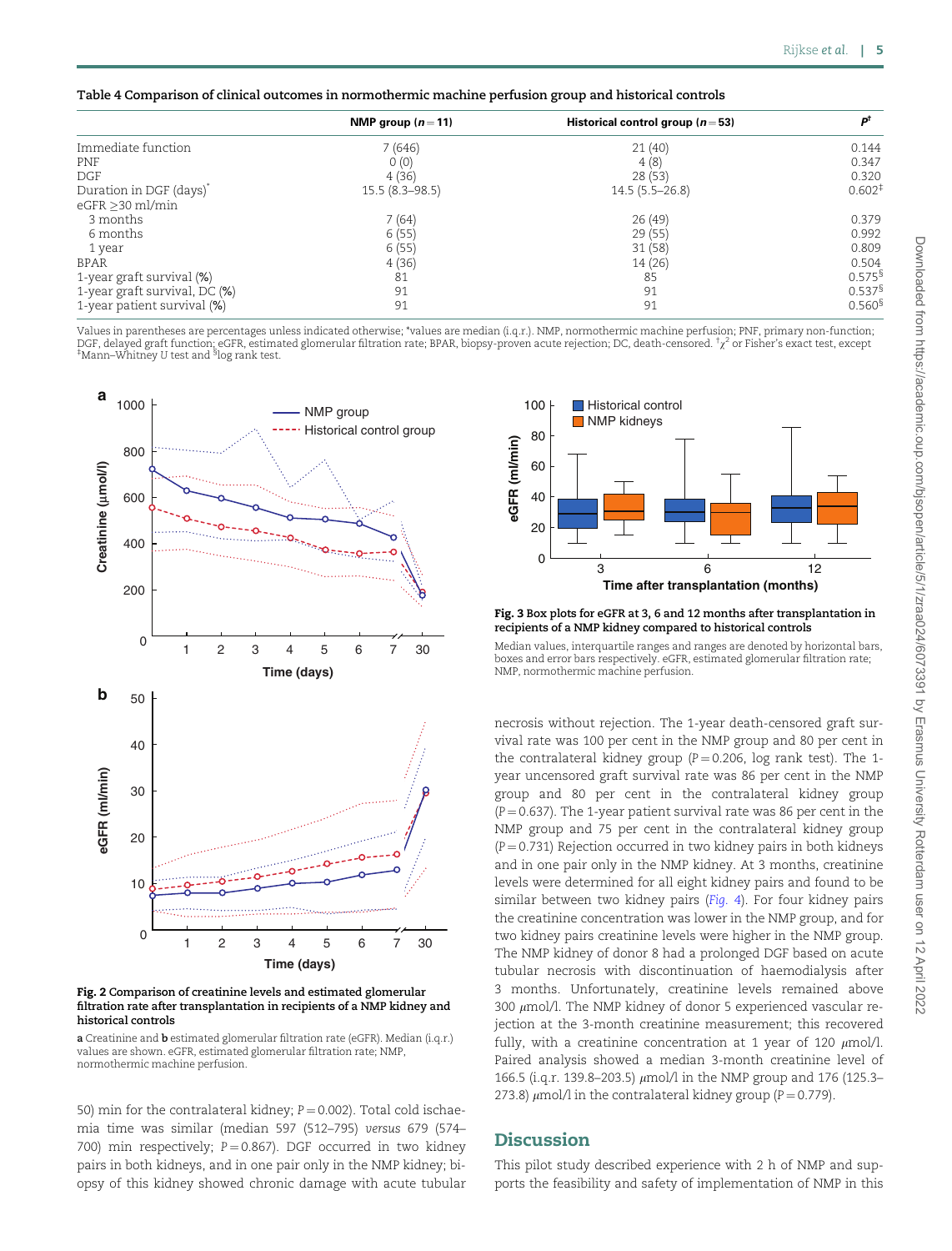<span id="page-5-0"></span>

Fig. 4 Creatinine level at 3 months in recipients of a NMP kidney compared to the contralateral kidney. NMP, normothermic machine perfusion.

frail patient group. No adverse events were noted during or after NMP. Moreover, analyses for graft outcome showed overall comparable kidney function in NMP and standard preserved kidneys, indicating the safety of NMP in this ESP group. An interesting finding is the observed difference in immediate function between NMP kidneys and the historical controls. Although this did not reach statistical significance owing to the small sample size, the magnitude of the difference suggests that the technique of NMP may be clinically relevant.

The results concerning the impact of NMP on the incidence of DGF are comparable with the first clinical study of 18 ECD–DBD donor kidneys by the Cambridge group<sup>[11](#page-6-0)</sup>, who found a statistically significant difference in DGF with an incidence of 36 per cent in the control group and 6 per cent in the NMP group  $(P = 0.014)$ . The impact of NMP on DGF is probably mediated by interference with ischaemia–reperfusion injury (IRI). ESP kidneys are more vulnerable to IRI, due to increased donor age and comorbidity of the donor. Even though no active therapy was given during NMP, a recent study<sup>[17](#page-6-0)</sup> showed that kidneys after NMP followed by simulated transplantation had upregulated pathways, promoting cell proliferation, compared with kidneys that were kept on SCS. This shows that NMP itself may already have a positive effect on the donor kidney, and may explain the difference in DGF incidence.

One of the strengths of this study is the use of a paired analysis with the contralateral kidney as a control group. The comparisons made with the historical cohort are confounded; this was addressed by also analysing the outcomes for the contralateral kidney of the same donor. Another strength is that cannulation and attaching the kidney to the Kidney Assist was carried out by one surgeon, which reduces variability in this technique that may have affected quality of NMP. A limitation may be that the donor kidneys were stored for a short period on SCS after NMP for logistical reasons. This could have counteracted the benefit of NMP. However, this risk is deemed small as previous studies $18-21$ have shown that NMP may be also beneficial if carried out at an earlier stage in the total cold ischaemia time.

Unfortunately, one protocol violation took place where one of the kidneys was from a donor nearly 64 years of age instead of 65 years or older. This may have affected graft outcomes, as the cut-off age for the ESP is 65 years. However, as the primary outcome was safety and feasibility, it was decided to include this patient in the analyses. Finally, a recent study<sup>[22](#page-6-0)</sup> showed that DGF appears not to correlate well with long-term graft survival outcomes in DCD kidney transplantation. However, a lower incidence of DGF may decrease healthcare costs by decreasing the need for dialysis treatment following transplant and shortening the length of hospital stay<sup>[22](#page-6-0),[23](#page-6-0)</sup>. A longer follow-up is needed to study the impact of NMP on long-term graft outcomes.

The present study protocol differed slightly from that presented by the Cambridge group<sup>11</sup>. First, the present study performed 2 h of NMP, in contrast to the Cambridge group who performed 1 h. Kaths and co-workers<sup>24</sup> showed in an animal study that longer periods of NMP (up to 16 h) may be superior to brief NMP. A reason for longer duration of NMP is to allow time for 'therapy on the pump' in the future. Safety of these longer perfusion durations has not yet been confirmed in clinical studies. Therefore, the present study protocol used a slightly longer NMP than usual, but still a duration that is unlikely to cause harmful effects. Second, antibiotics were added in the present study because of potential contamination of the kidney during NMP. Previous studies have shown that positive cultures in perfusate fluid are prevalent, causing infection in up to 10 per cent of the recipients $^{25}$ .

A few adjustments could be considered to optimize the NMP procedure in the future. First, assuming that NMP of longer duration is beneficial, the addition of albumin may be recommended to increase the osmotic pressure, preventing oedema $^{26,27}$ . Second, in the present protocol urine output was recirculated as a previous study<sup>[16](#page-6-0)</sup> showed this to be superior in maintaining homeostasis, rather than replacing urine production with Ringer's lactate. However, if longer perfusion times are to be realized, control of waste products may be necessary and the addition of a dialysis membrane in combination with a haemoadsorption filter may be beneficial to clear waste products and proinflammatory cytokines<sup>28</sup>. Lastly, the risk of allosensitization can be addressed by using an acellular perfusion solution containing a haemoglobin-based oxygen carrier, which has been shown to be at least as effective as a blood-based perfusate for liver NMP<sup>29</sup>.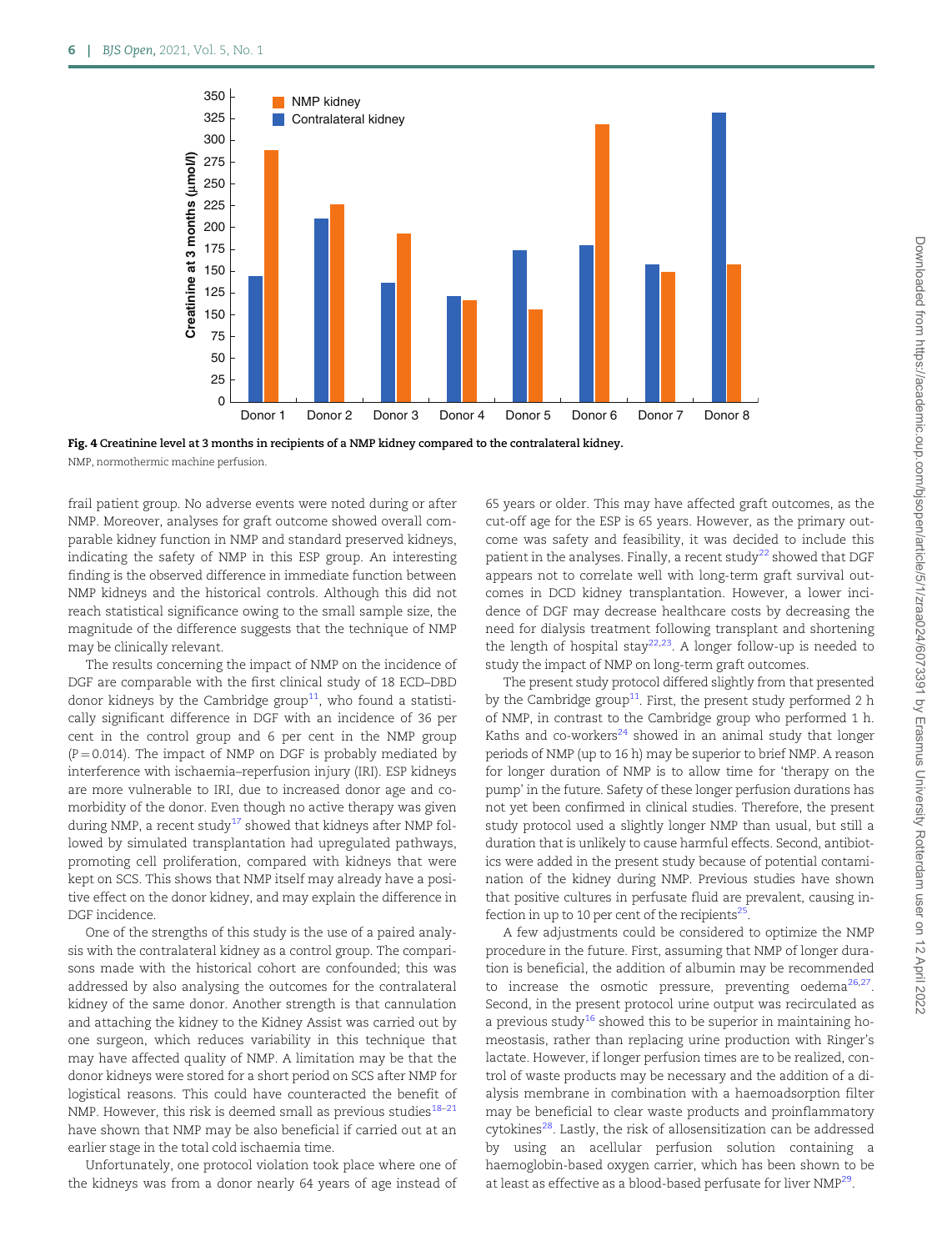<span id="page-6-0"></span>The findings of this pilot study support the performance of a larger study to explore further the potential efficacy of NMP to improve graft outcome. As a next step, the focus should be on exploring the safety of prolonged NMP and the possibility of administering therapy that specifically targets IRI. Currently, an RCT is being carried out in the UK, comparing NMP with SCS. This trial will help to identify biomarkers and perfusion cut-off values to define required length of perfusion. NMP not only has the potential to improve outcome in kidneys accepted according to current standards, but might also reduce discard rates, as Hosgood *e*t al.<sup>9</sup> showed recently in a small study of 10 kidneys declined for transplantation, where NMP led to 50 per cent of kidneys eventually being transplanted.

# Funding

Coolsingel Foundation ('Stichting Coolsingel', project number 557)

This study was funded by the Coolsingel Foundation ('Stichting Coolsingel'). The funder was not involved in the research design, data collection, analysis, or manuscript preparation.

## Acknowledgements

The authors express their gratitude to the Coolsingel Foundation (Stichting Coolsingel) for providing the funding to undertake this study. They also thank the Dutch Transplantation Society and Eurotransplant for providing the data from the contralateral kidneys. The data that support the findings of this study are available on request from the corresponding author. The data are not publicly available owing to privacy or ethical restrictions. This study was not preregistered.

Disclosure. The authors declare no conflict of interest.

# References

- [1](#page-0-0). Tonelli M, Wiebe N, Knoll G, Bello A, Browne S, Jadhav D et al. Systematic review: kidney transplantation compared with dialysis in clinically relevant outcomes. Am J Transplant 2011;11: 2093–2109
- [2](#page-0-0). Batabyal P, Chapman JR, Wong G, Craig JC, Tong A. Clinical practice guidelines on wait-listing for kidney transplantation: consistent and equitable? Transplantation 2012;94:703–713
- [3](#page-0-0). Port FK, Bragg-Gresham JL, Metzger RA, Dykstra DM, Gillespie BW, Young EW et al. Donor characteristics associated with reduced graft survival: an approach to expanding the pool of kidney donors. Transplantation 2002;74:1281–1286
- [4](#page-0-0). Cohen B, Smits JM, Haase B, Persijn G, Vanrenterghem Y, Frei U. Expanding the donor pool to increase renal transplantation. Nephrol Dial Transplant 2005;20:34–41
- [5](#page-0-0). Frei U, Noeldeke J, Machold-Fabrizii V, Arbogast H, Margreiter R, Fricke L et al. Prospective age-matching in elderly kidney transplant recipients—a 5-year analysis of the Eurotransplant Senior Program. Am J Transplant 2008;8:50–57
- [6](#page-0-0). Peters-Sengers H, Berger SP, Heemskerk MB, Al Arashi D, Homan van der Heide JJ, Hemke AC et al. Stretching the limits of renal transplantation in elderly recipients of grafts from elderly deceased donors. J Am Soc Nephrol 2017;28:621–631
- [7](#page-0-0). Moers C, Smits JM, Maathuis MH, Treckmann J, van Gelder F, Napieralski BP et al. Machine perfusion or cold storage in

deceased-donor kidney transplantation. N Engl J Med 2009;360: 7–19

- [8.](#page-0-0) Gallinat A, Moers C, Treckmann J, Smits JM, Leuvenink HG, Lefering R et al. Machine perfusion versus cold storage for the preservation of kidneys from donors 65 years allocated in the Eurotransplant Senior Programme. Nephrol Dial Transplant 2012; 27:4458–4463
- [9.](#page-0-0) Hosgood SA, Thompson E, Moore T, Wilson CH, Nicholson ML. Normothermic machine perfusion for the assessment and transplantation of declined human kidneys from donation after circulatory death donors. Br J Surg 2018;105:388–394
- [10.](#page-1-0) Chandak P, Phillips BL, Uwechue R, Thompson E, Bates L, Ibrahim I et al. Dissemination of a novel organ perfusion technique: ex vivo normothermic perfusion of deceased donor kidneys. Artif Organs 2019;43:E308–E319
- [11.](#page-1-0) Nicholson ML, Hosgood SA. Renal transplantation after ex vivo normothermic perfusion: the first clinical study. Am J Transplant 2013;13:1246–1252
- [12.](#page-1-0) Gregorini M, Corradetti V, Pattonieri EF, Rocca C, Milanesi S, Peloso A et al. Perfusion of isolated rat kidney with mesenchymal stromal cells/extracellular vesicles prevents ischaemic injury. J Cell Mol Med 2017;21:3381–3393
- [13.](#page-1-0) Sierra-Parraga JM, Eijken M, Hunter J, Moers C, Leuvenink H, Moller B et al. Mesenchymal stromal cells as anti-inflammatory and regenerative mediators for donor kidneys during normothermic machine perfusion. Stem Cells Dev 2017;26:1162–1170
- [14.](#page-1-0) Hosgood SA, Nicholson ML. First in man renal transplantation after ex vivo normothermic perfusion. Transplantation 2011;92: 735–738
- [15.](#page-1-0) Minor T, von Horn C, Gallinat A, Kaths M, Kribben A, Treckmann J et al. First-in-man controlled rewarming and normothermic perfusion with cell-free solution of a kidney prior to transplantation. Am J Transplant 2020;20:1192–1195
- [16.](#page-1-0) Weissenbacher A, Lo Faro L, Boubriak O, Soares MF, Roberts IS, Hunter JP et al. Twenty-four-hour normothermic perfusion of discarded human kidneys with urine recirculation. Am J Transplant 2019;19:178–192
- [17.](#page-5-0) Hameed AM, Lu DB, Patrick E, Xu B, Hu M, Chew YV et al. Brief normothermic machine perfusion rejuvenates discarded human kidneys. Transplant Direct 2019;5:e502
- 18. Hosgood SA, Nicholson ML. The first clinical case of intermediate ex vivo normothermic perfusion in renal transplantation. Am J Transplant 2014;14:1690–1692
- 19. Maessen JG, van der Vusse GJ, Vork M, Kootstra G. The beneficial effect of intermediate normothermic perfusion during cold storage of ischemically injured kidneys. A study of renal nucleotide homeostasis during hypothermia in the dog. Transplantation 1989;47:409–414
- 20. Rijkmans BG, Buurman WA, Kootstra G. Six-day canine kidney preservation. Hypothermic perfusion combined with isolated blood perfusion. Transplantation 1984;37:130–134
- 21. van der Wijk J, Slooff MJ, Rijkmans BG, Kootstra G. Successful 96- and 144-hour experimental kidney preservation: a combination of standard machine preservation and newly developed normothermic ex vivo perfusion. Cryobiology 1980;17:473–477
- [22.](#page-5-0) de Kok MJ, McGuinness D, Shiels PG, de Vries DK, Nolthenius JBT, Wijermars LG et al. The neglectable impact of delayed graft function on long-term graft survival in kidneys donated after circulatory death associates with superior organ resilience. Ann Surg 2019;270:877–883
- [23.](#page-5-0) Incerti D, Summers N, Ton TGN, Boscoe A, Chandraker A, Stevens W. The lifetime health burden of delayed graft function